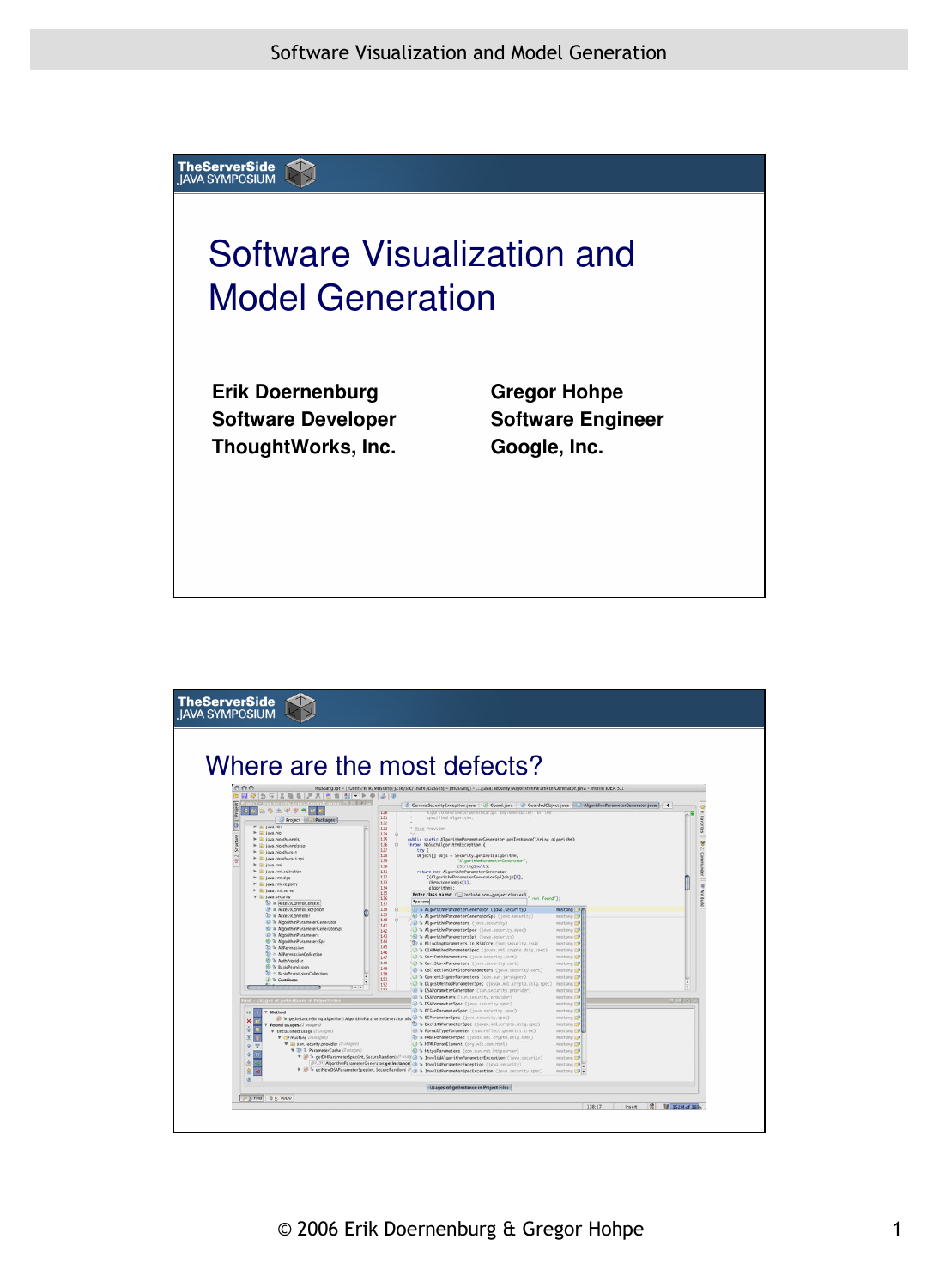

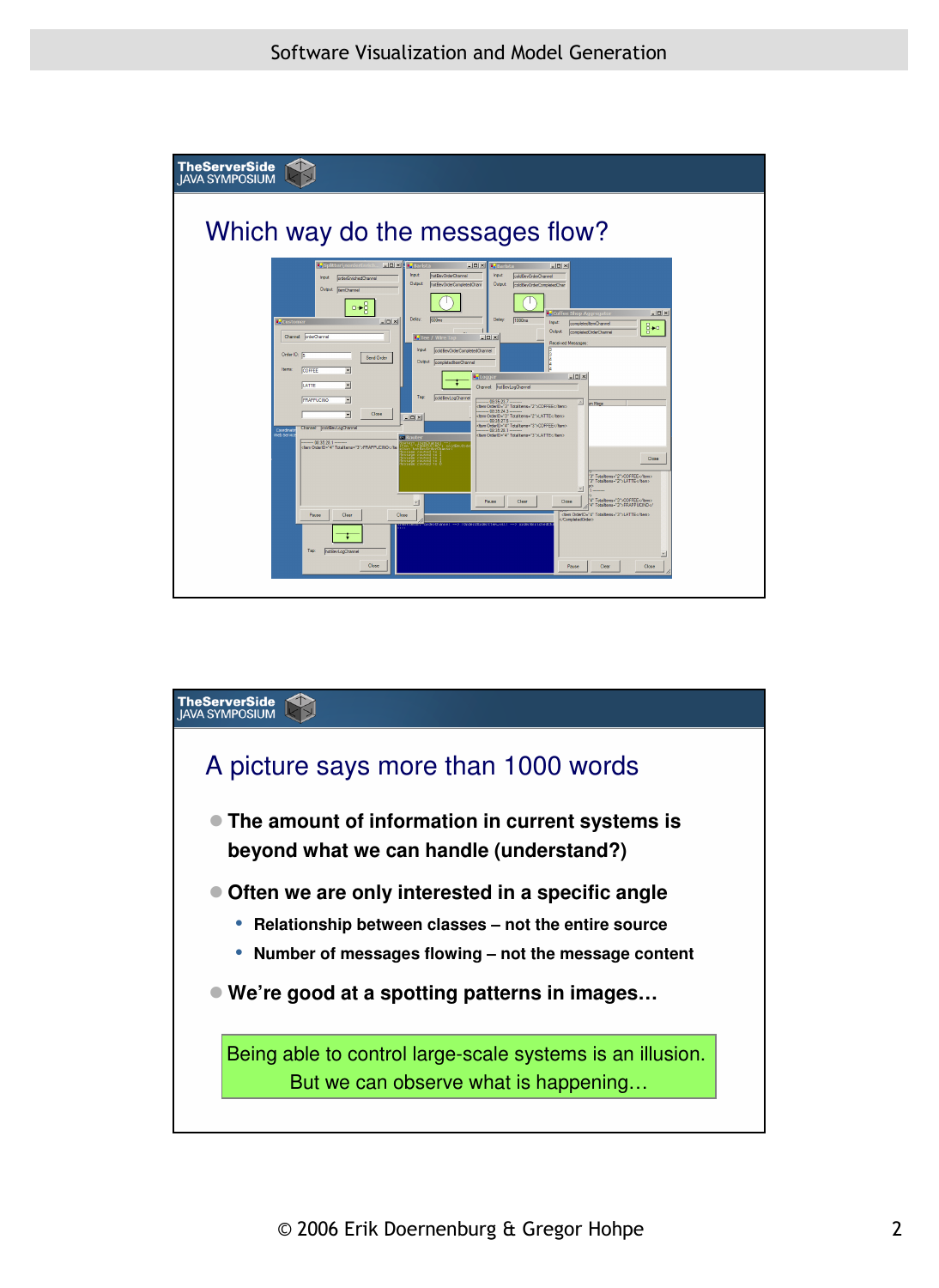

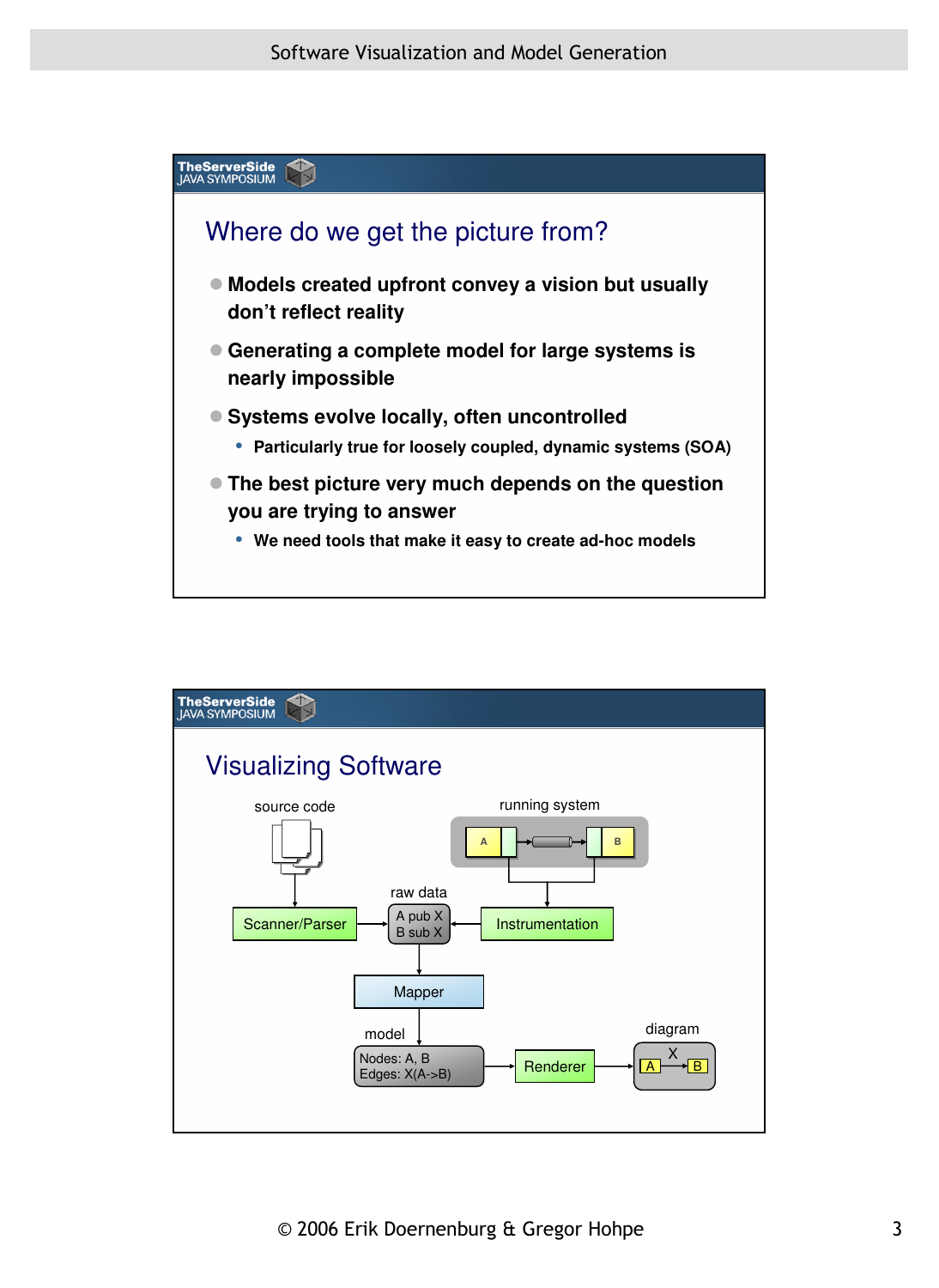

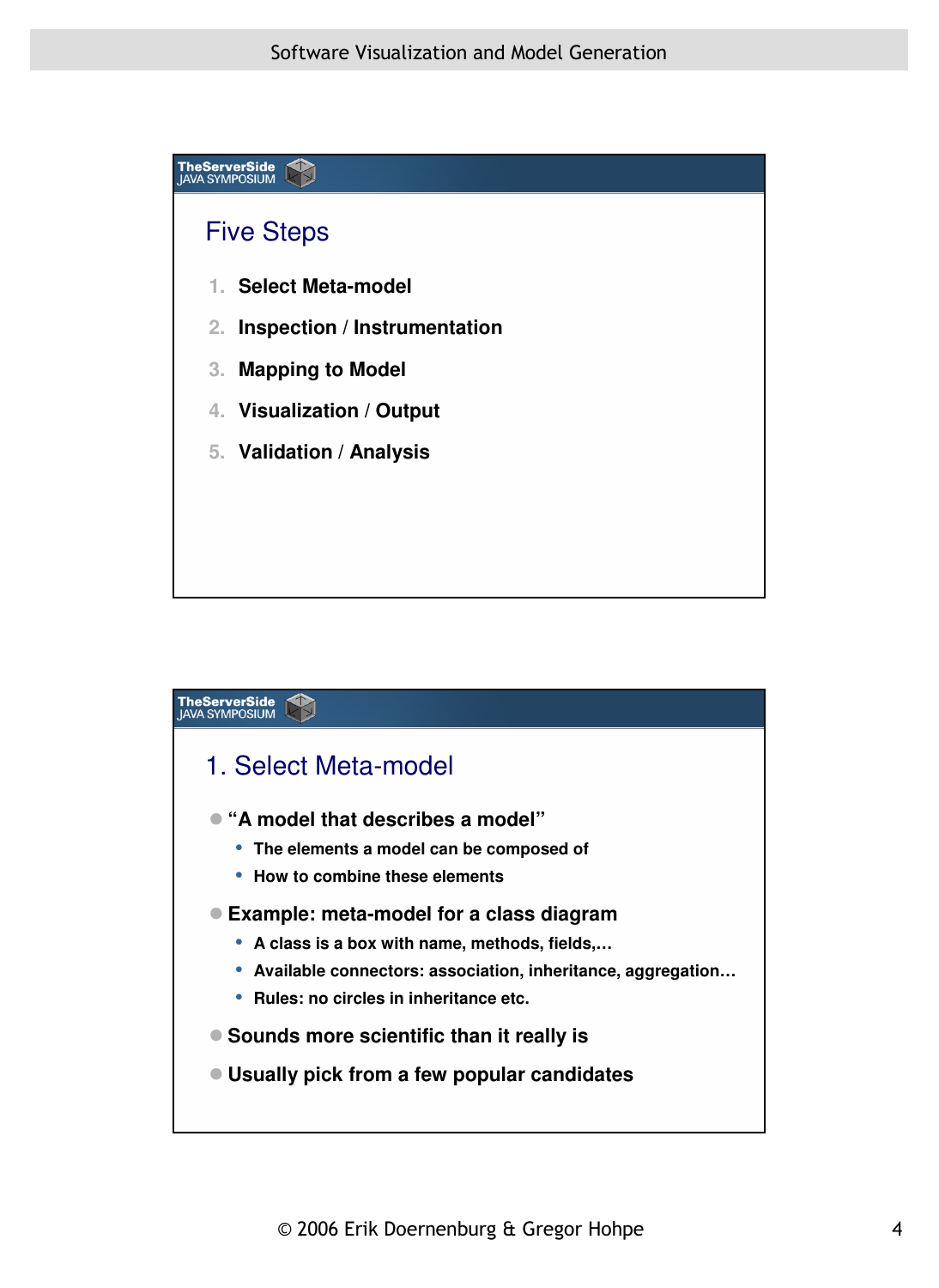

| <b>TheServerSide</b><br>IAVA SYMPOSIUM                                                       |                                                                               |
|----------------------------------------------------------------------------------------------|-------------------------------------------------------------------------------|
| 2. Inspection / Instrumentation<br><b>Static Analysis</b><br><b>Dynamic Analysis</b>         |                                                                               |
|                                                                                              |                                                                               |
| <b>Inspect System Design</b>                                                                 | <b>Inspect Running System</b>                                                 |
| Source code<br><b>Configuration repository</b><br>■ Scan / Parse into<br>intermediate format | <b>Profiling</b><br>Listen to messages<br>Log files<br><b>Network sniffer</b> |
|                                                                                              | <b>Compiler decorator</b>                                                     |
|                                                                                              |                                                                               |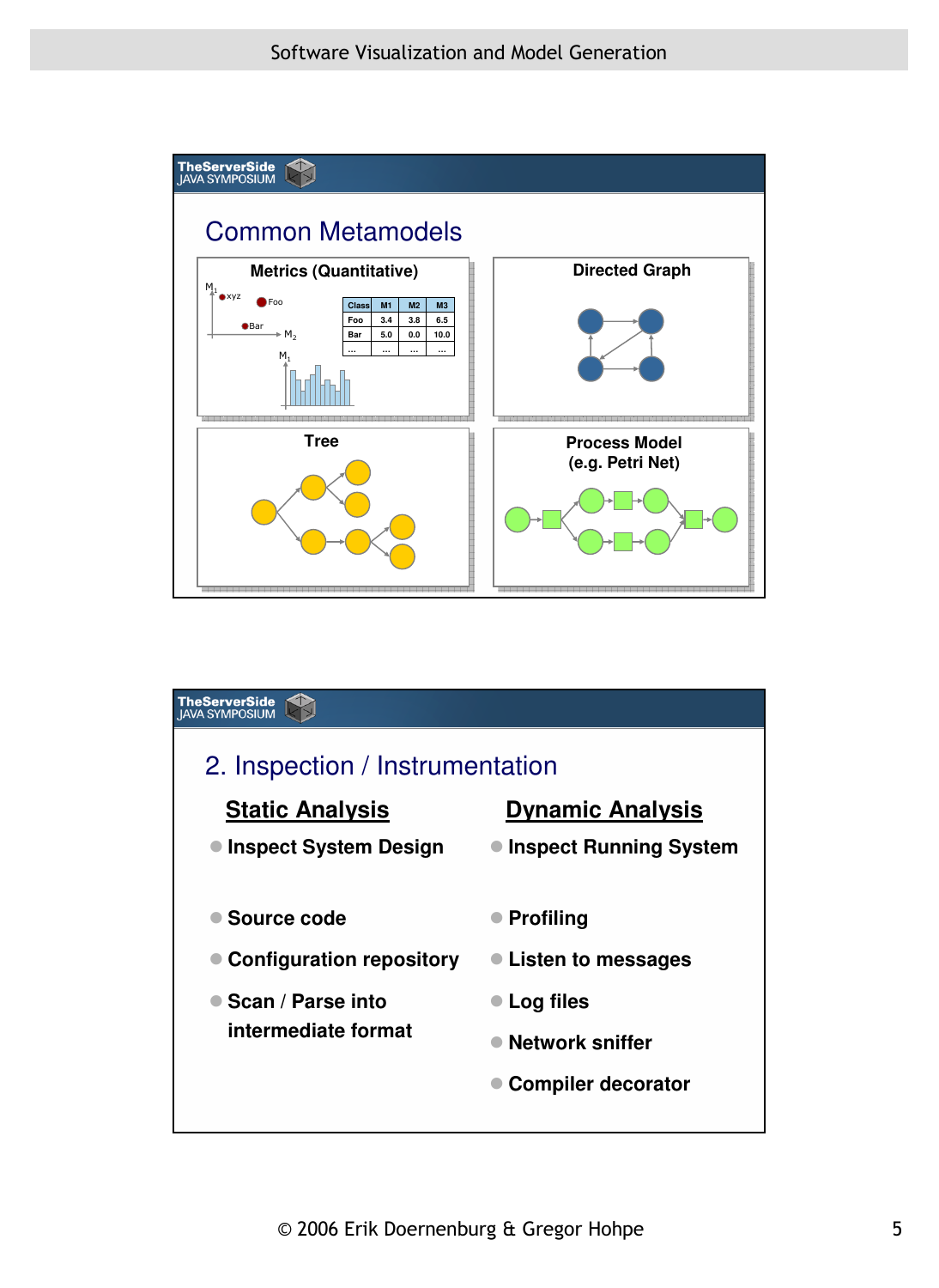

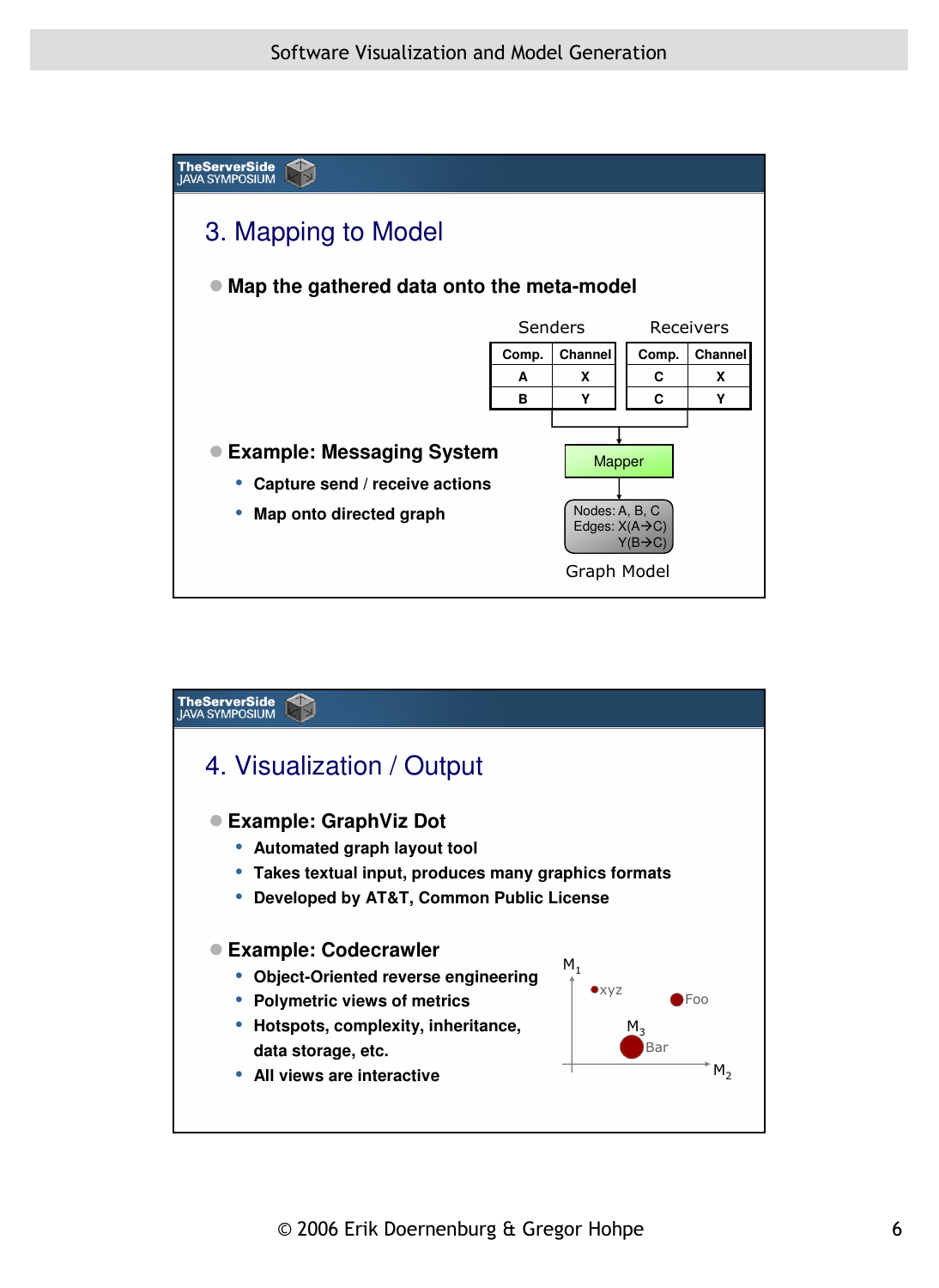

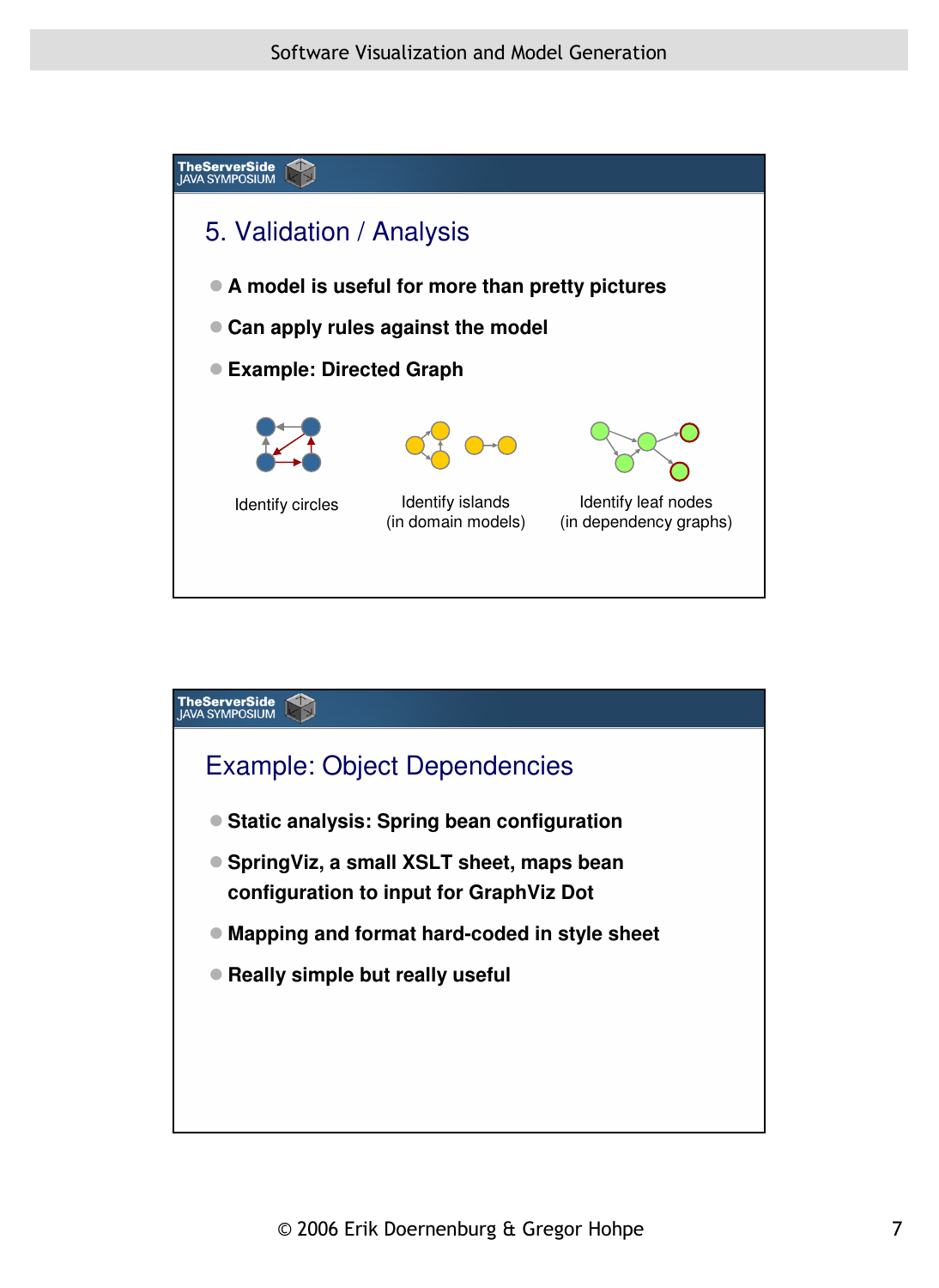

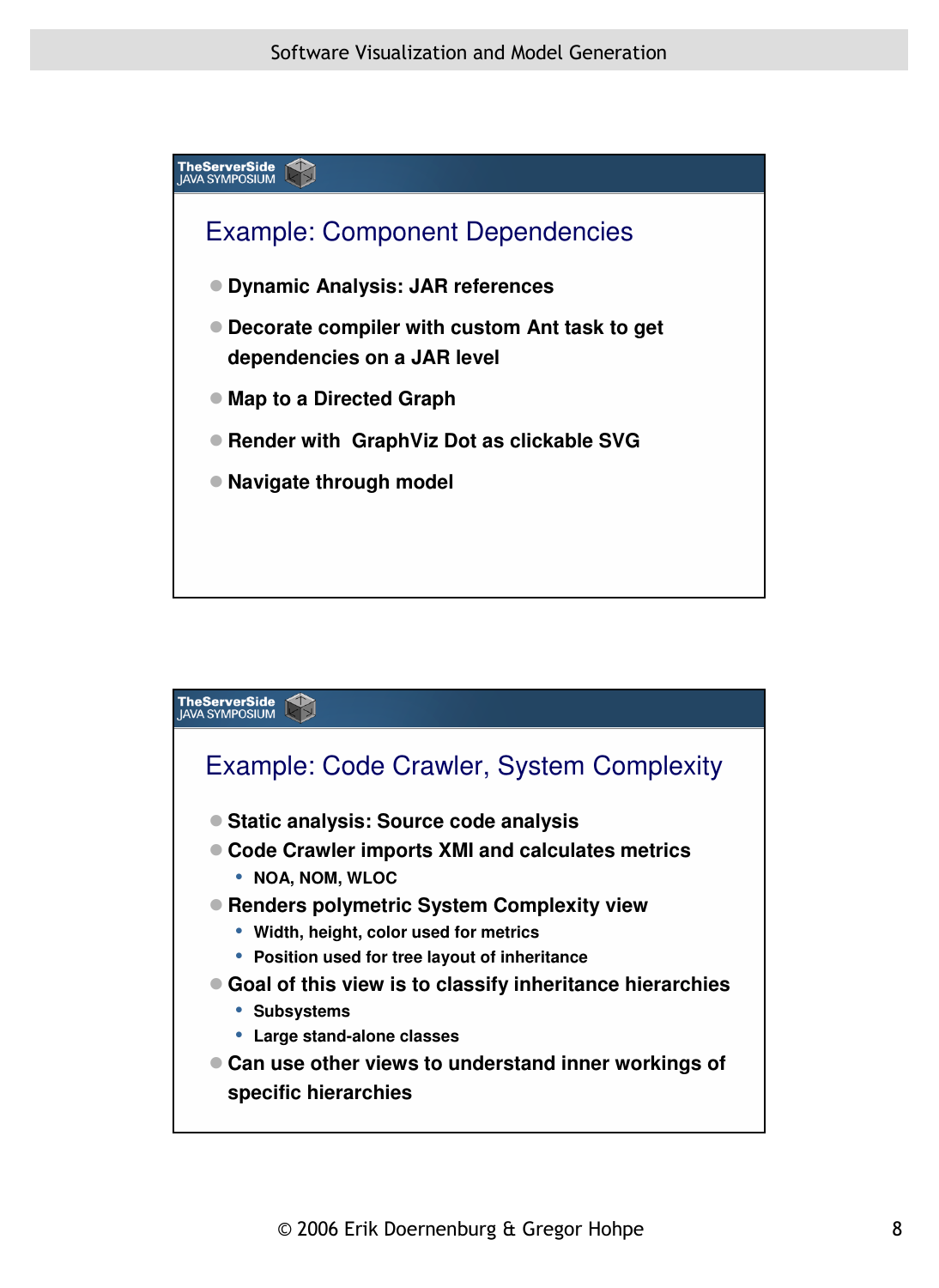

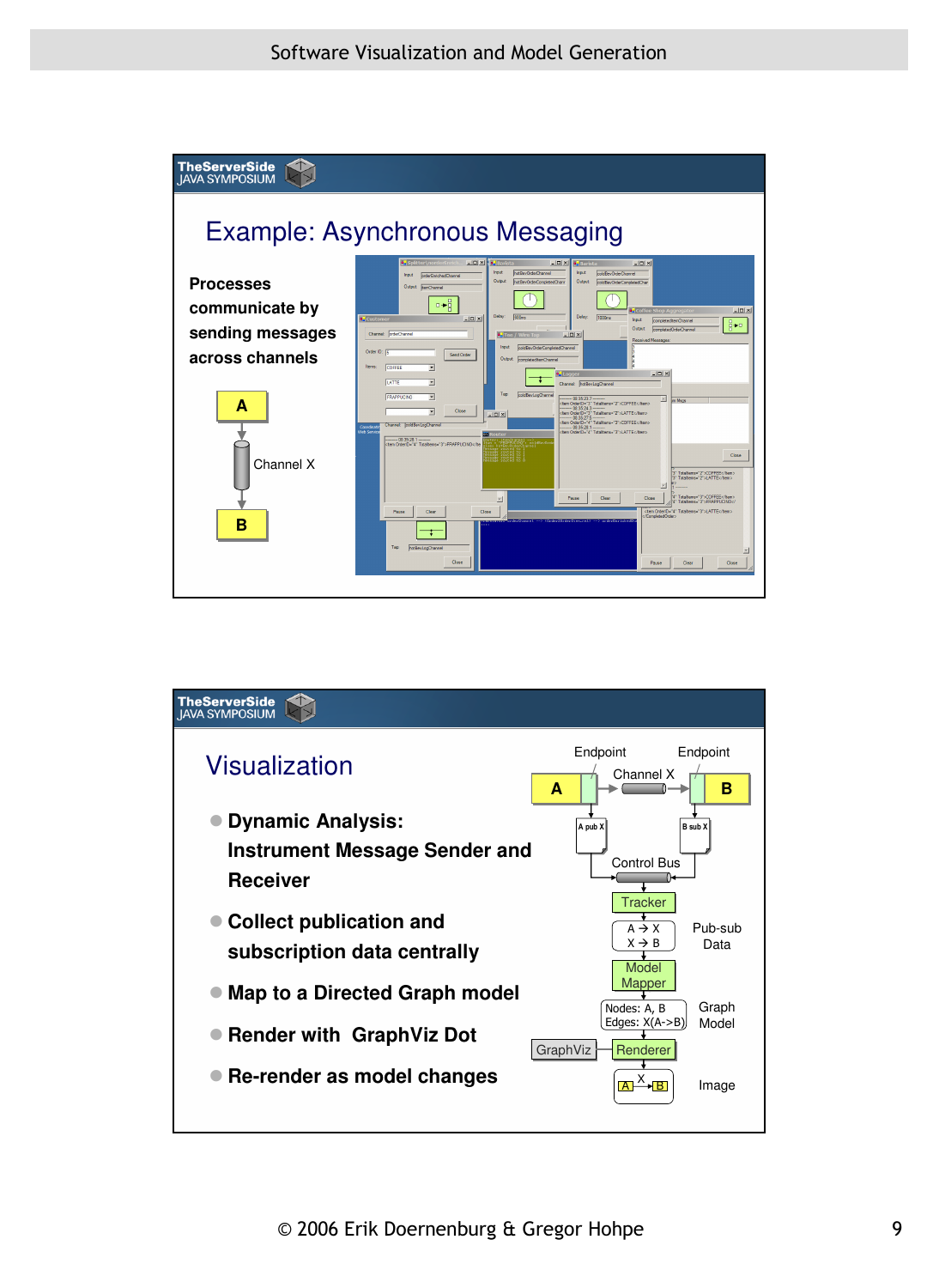

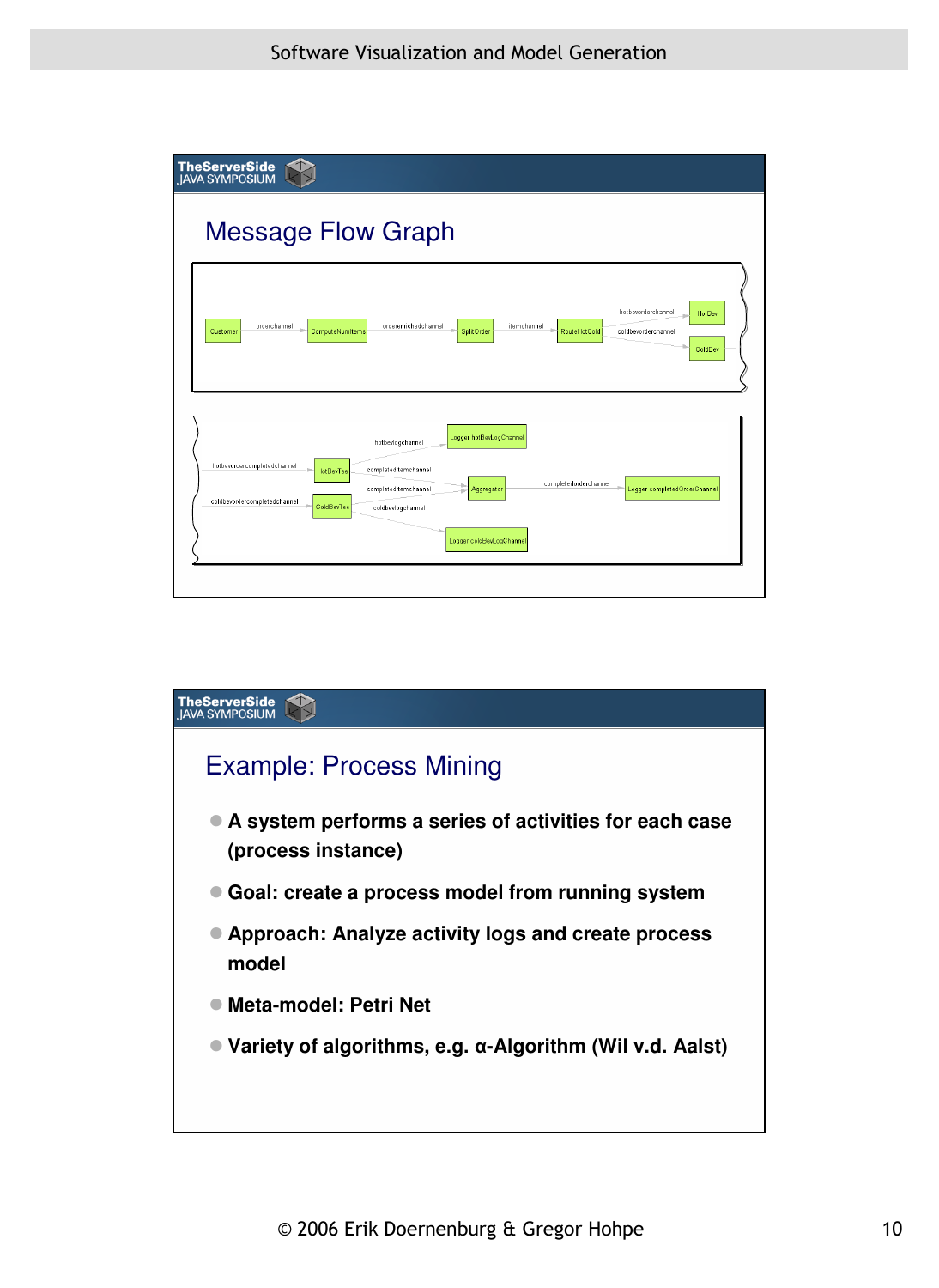